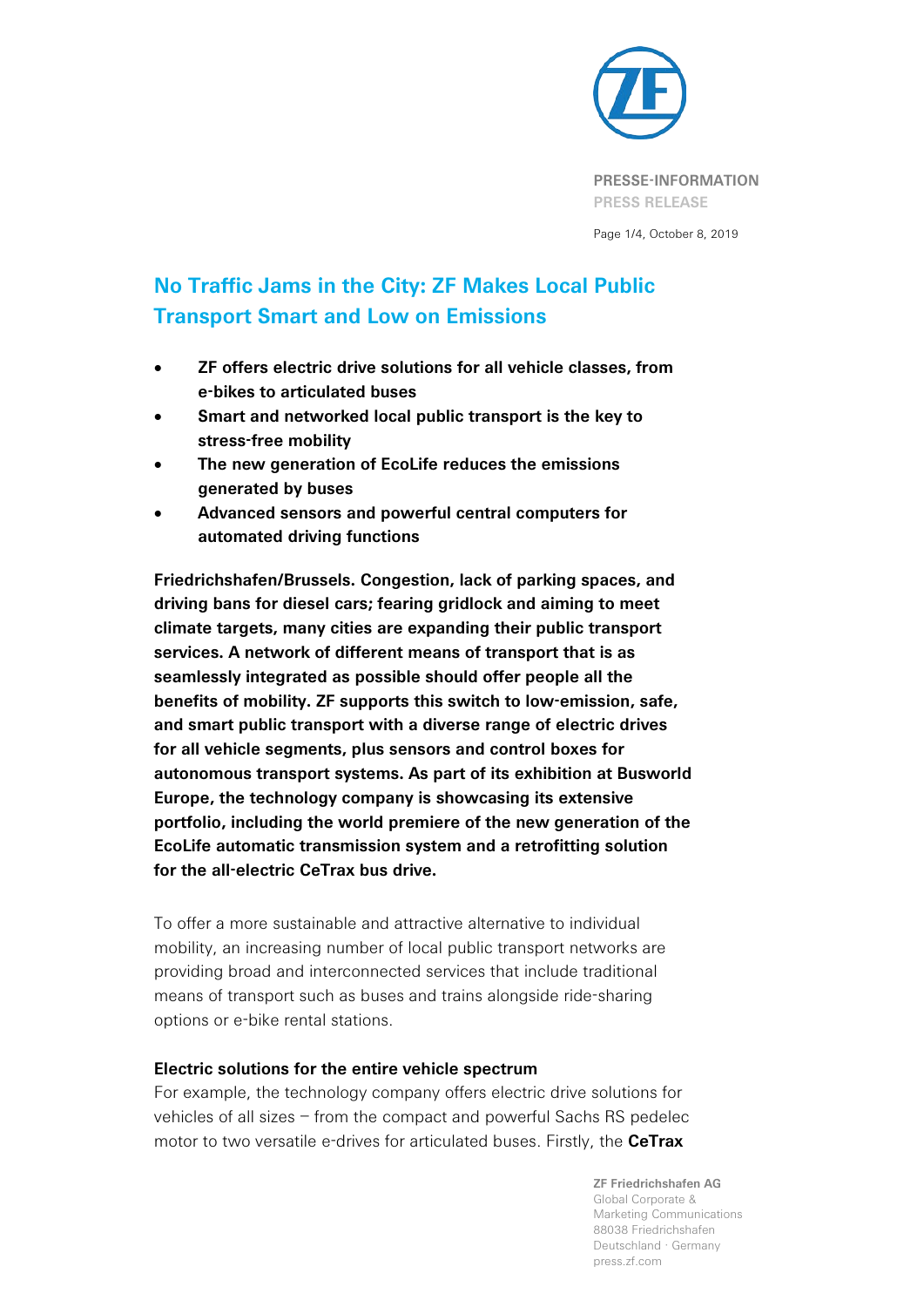

Page 2/4, October 8, 2019

electric central drive with its "plug-and-drive" approach makes it possible for bus manufacturers to electrify existing vehicle models without major changes to the chassis, axles, structural engineering, or differential gear. Alternatively, the **AxTrax AVE** electric portal axle, which has already undergone thousands of series tests throughout the world, is an attractive solution for bus manufacturers. Both products are also suitable for the retrofitting of existing fleets to electric drives. The retro-fitting solution for the electric drives is provided by the engineering company e-tro-Fit GmbH.

ZF supplies both CeTrax and AxTrax AVE as a coordinated overall system combined with an inverter and a drive control, therefore guaranteeing its customers maximum performance, efficiency, and service life. ZF is not only the systems supplier for the electric driven axle but also for the OPENMATICS Connectivity platform and, additionally, provides access to the worldwide garage network.

ZF also continues to attach great importance to making conventional drivers increasingly efficient and low-emission. The Group has achieved this with the new generation of the EcoLife automatic transmission system for buses. This system can reduce fuel consumption by up to three percent and will celebrate its launch at Busworld Europe in Brussels.

### **Digital systems make fleet management more efficient**

Reliability and efficiency are decisive factors for transport associations. ZF relies on its broad expertise in smart digital solutions to avoid unplanned downtime and enable efficient fleet management. The Group offers a comprehensive tool for both all-electric and mixed bus fleets in the form of the Openmatics open connectivity platform. Openmatics captures all relevant parameters and diagnostic data from the electric driveline, allowing bus operators to get the most from the charging infrastructure and plan vehicle maintenance on an anticipatory basis. ZF has also developed a new, cloud-based predictive maintenance program for the EcoLife transmission system, which is used in city buses: **ZF-DriveLife** constantly, reliably, and comprehensively monitors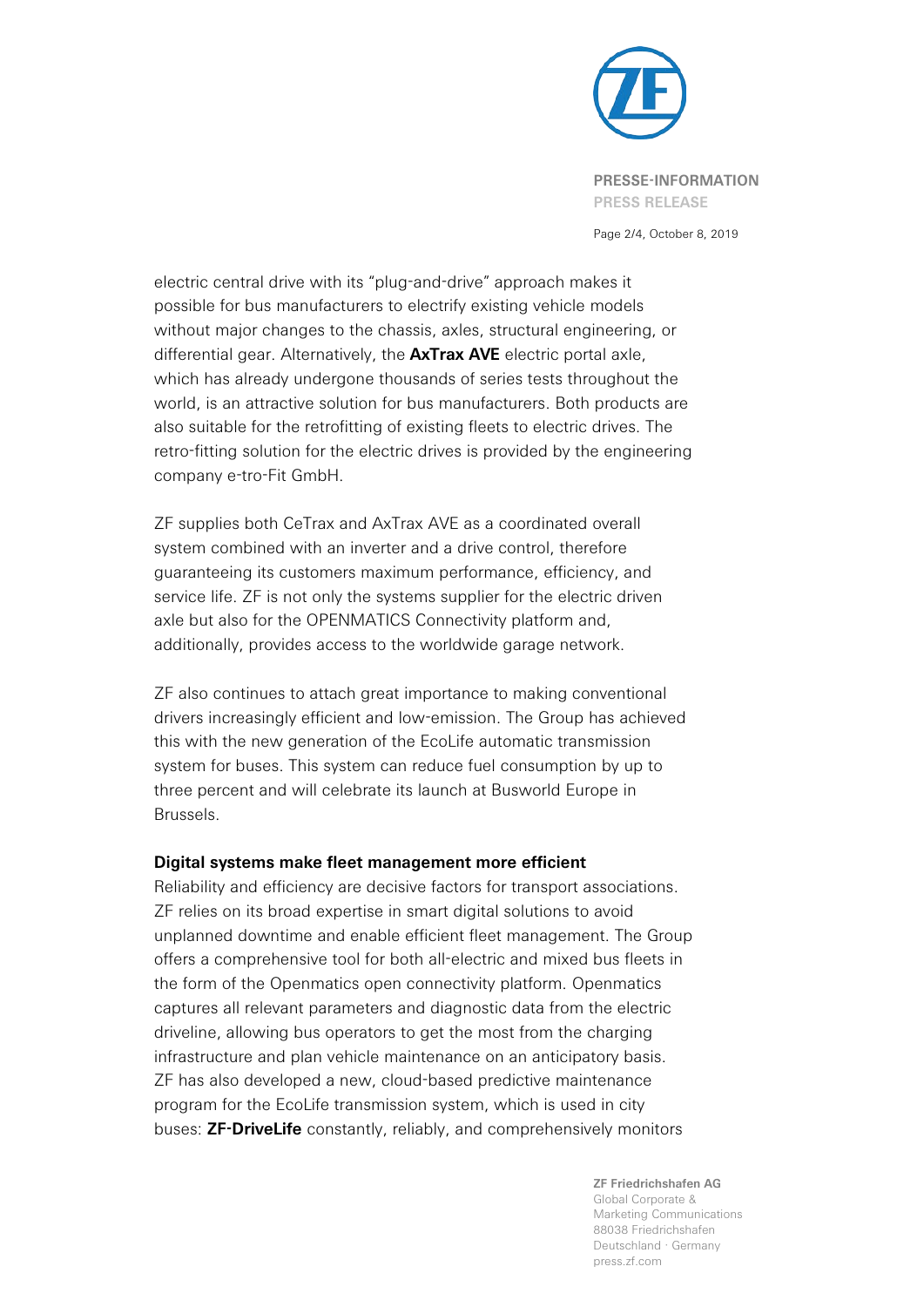

Page 3/4, October 8, 2019

and analyzes the status of the transmission. This allows operators and OEMs to maximize transmission life through predictive maintenance, while also minimizing operating costs and downtime. A similar predictive maintenance approach is used in tour buses with TraXon. With this new feature, ZF has prepared its successful TraXon transmission system for the digital future of the commercial vehicle industry.

# **Automated transport for enhanced quality of life**

In the future, self-driving transport systems for ride-sharing services will make another major contribution to smart urban mobility. ZF has developed a comprehensive range of camera, radar, and lidar sensors to allow these robotic taxis to navigate through city traffic reliably and safely. The company offers the most powerful central computer currently available in the automotive industry in the form of the ZF ProAI RoboThink AI-enabled control box. In the **e.GO Moove GmbH** joint venture and together with Dutch mobility service provider **2getthere**, in which the Group acquired a majority shareholding last spring, ZF is working on various autonomous transport systems for future urban mobility. ZF will present its solutions in Hall 5, Stand 506 of Busworld Europe, which will be held in Brussels from October 18 to 23.

# Captions:

- 1. Smart solutions for attractive local transport: ZF offers systems for all fields of networked and zero-emission urban mobility.
- 2. The CeTrax central drive for commercial vehicles can be integrated into existing vehicle platforms, e.g. city buses, without much effort.
- 3. Passed thousands of series tests: the AxTrax AVE electric portal axle can be operated not only using lithium-ion batteries, but also with a fuel cell or as a hybrid.
- 4. Making buses fitted with conventional drives more efficient and lowemission: the new generation of the EcoLife automatic transmission system.

Images: ZF